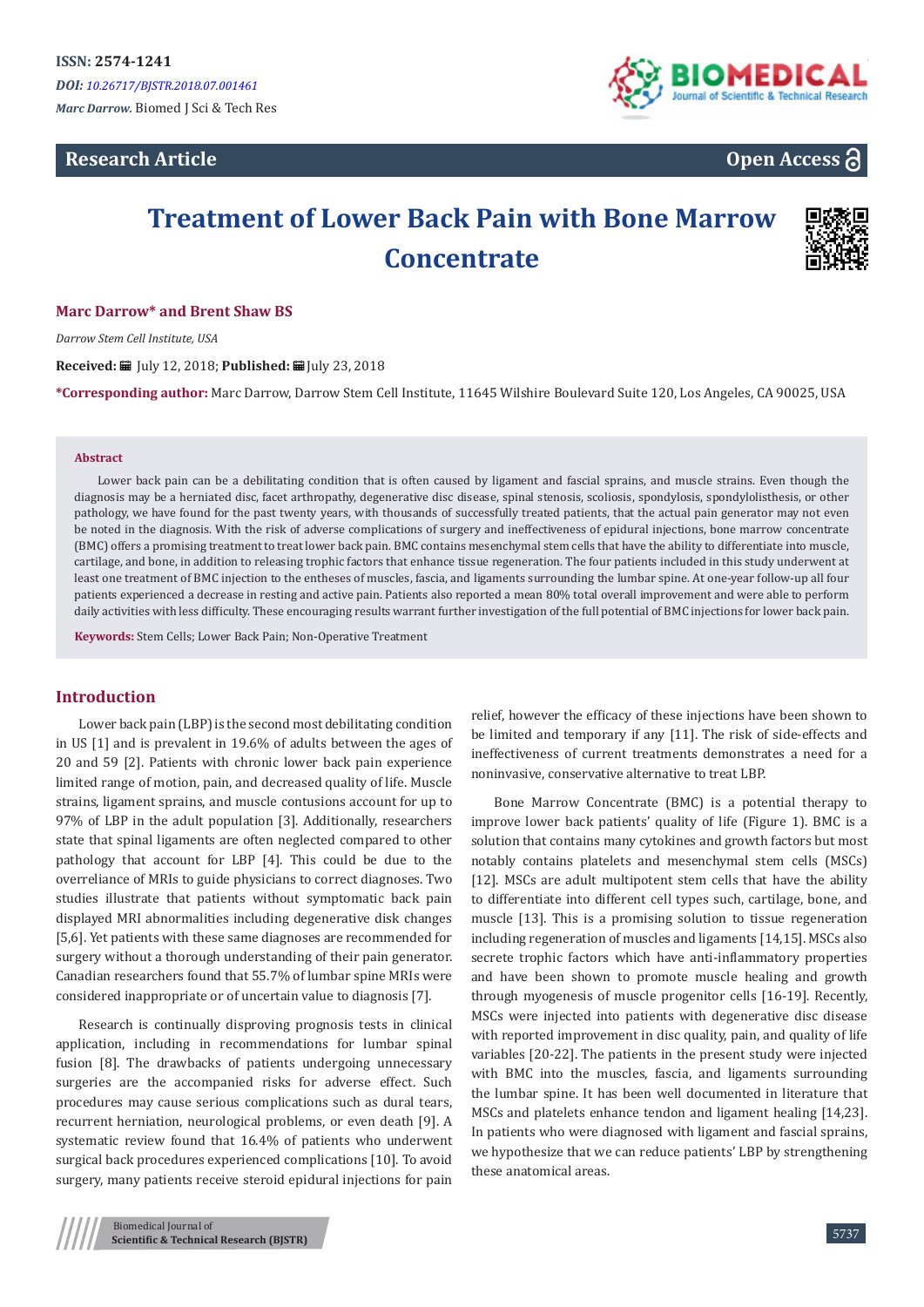Lower back ligament sprains have been treated with dextrose prolotherapy for the past 80 years and patients have reported improvements in pain and function [24]. We hypothesize that since BMC has greater potential for tissue regeneration that patients could see even greater improvement. In addition, some LBP is generated from excess inflammation at the sites of tendon and ligament attachment. The MSCs and platelets in BMC have been shown to have natural anti-inflammatory properties [19,25] that would suppress this excess immune response and provide patients symptomatic relief. There are no current BMC studies that demonstrate any outcomes of this treatment approach. The objective of the present pilot study is to demonstrate that local lower back BMC injections can be an effective treatment protocol in treating LBP in an appropriate population.

# **Methods**

#### **Patients**

This study reports a case series of clinical practice outcomes in which variables were administered prospectively and data was analyzed retrospectively. Patients who were included in this study underwent BMC treatments for lower back pain with at least a year follow-up. The procedures were done at a solo practitioner private practice from July 2016 to April 2017. All other patients who underwent BMC treatments for LBP without at least oneyear follow-up were excluded. All treatments were prescribed on an individual basis, as recommended by a physician. Written informed consent was obtained prior to each treatment. Three of the four patients required multiple BMC injections. If a patient at our clinic requires multiple injections, we direct them to receive injections approximately fourteen days apart, however scheduling conflicts often cause injection intervals more than fourteen days. At the fourteen day time period there is growth factor secretion from various cell types that participate in the late phases of wound healing [26,27]. Patients were instructed not to use non-steroidal anti-inflammatory drugs during treatment, since they hinder tissue regeneration [28]. Patient characteristics can be found in Tables 1 & 2. This study was constructed to follow all ethical guidelines directed by the Declaration of Helsinki.

|    | <b>Activities</b>                          |                       |              |              | <b>Extreme</b><br><b>Difficulty</b> | Quite a<br><b>Bit of</b><br><b>Difficulty</b> |    | Moderate<br><b>Difficulty</b> |        | <b>A Little</b><br><b>Bit of</b><br><b>Difficulty</b> | No<br><b>Difficulty</b> | N/A |
|----|--------------------------------------------|-----------------------|--------------|--------------|-------------------------------------|-----------------------------------------------|----|-------------------------------|--------|-------------------------------------------------------|-------------------------|-----|
| ı  | Job, housework, or school activities       |                       |              |              | 0                                   | 1                                             |    | $\overline{2}$                |        | 3                                                     | 4                       | N/A |
| 2  | Hobbies, recreational, or sport activities |                       |              |              | 0                                   | $\mathbf{1}$                                  |    | $\overline{2}$                |        | 3                                                     | 4                       | N/A |
| 3  | Squatting                                  |                       |              |              | 0                                   | 1                                             |    | 2                             |        | 3                                                     | 4                       | N/A |
| 4  | <b>Walking two blocks</b>                  |                       |              |              | 0                                   | 1                                             |    | $\overline{2}$                |        | $\overline{\mathbf{3}}$                               | 4                       | N/A |
| 5  | Going up stairs                            |                       |              |              | 0                                   | 1                                             |    | 2                             |        | 3                                                     | 4                       | N/A |
| 6  | Rolling over in bed                        |                       |              |              | 0                                   | $\mathbf{1}$                                  |    | $\overline{2}$                |        | 3                                                     | 4                       | N/A |
| 7  | Standing for an extended period of time    |                       |              |              | 0                                   | $\mathbf{1}$                                  |    | $\overline{2}$                |        | 3                                                     | 4                       | N/A |
| 8  | Lifting a heavy objecting                  |                       |              |              | 0                                   | 1                                             |    | $\overline{2}$                |        | 3                                                     | 4                       | N/A |
| 9  | Getting in and out of your car             |                       |              |              | 0                                   | $\mathbf{1}$                                  |    | $\overline{2}$                |        | 3                                                     | 4                       | N/A |
| 10 | Bending to the floor                       |                       |              |              | 0                                   | 1                                             |    | $\overline{2}$                |        | 3                                                     | 4                       | N/A |
|    |                                            |                       |              |              |                                     |                                               |    |                               |        |                                                       | Total:                  |     |
|    | Resting Pain Level: 0                      | (No pain)             | $\mathbf{1}$ | $\mathbf{2}$ |                                     | $3 \t 4 \t 5$                                 |    | 6                             | $\tau$ | 8                                                     | 9<br>(Extreme pain)     | 10  |
|    | Active Pain Level:                         | $\bf{0}$<br>(No pain) | $\mathbf{1}$ | $\mathbf{2}$ | $\mathbf{3}$                        | $\overline{4}$                                | 5  | 6                             | $\tau$ | 8                                                     | 9<br>(Extreme pain)     | 10  |
|    | Improvement<br>Since Date of $(\%)$ 0      |                       | 10           |              | 20<br>30                            | 40                                            | 50 | 60                            | 70     | 80                                                    | 90                      | 100 |

**Cite this article:** Marc Darrow, Brent Shaw BS. Treatment of Lower Back Pain with Bone Marrow Concentrate. Biomed J Sci&Tech Res 7(2)- 2018. BJSTR. MS.ID.001461. DOI: [10.26717/ BJSTR.2018.07.001461](http://dx.doi.org/10.26717/BJSTR.2018.07.001461). 5738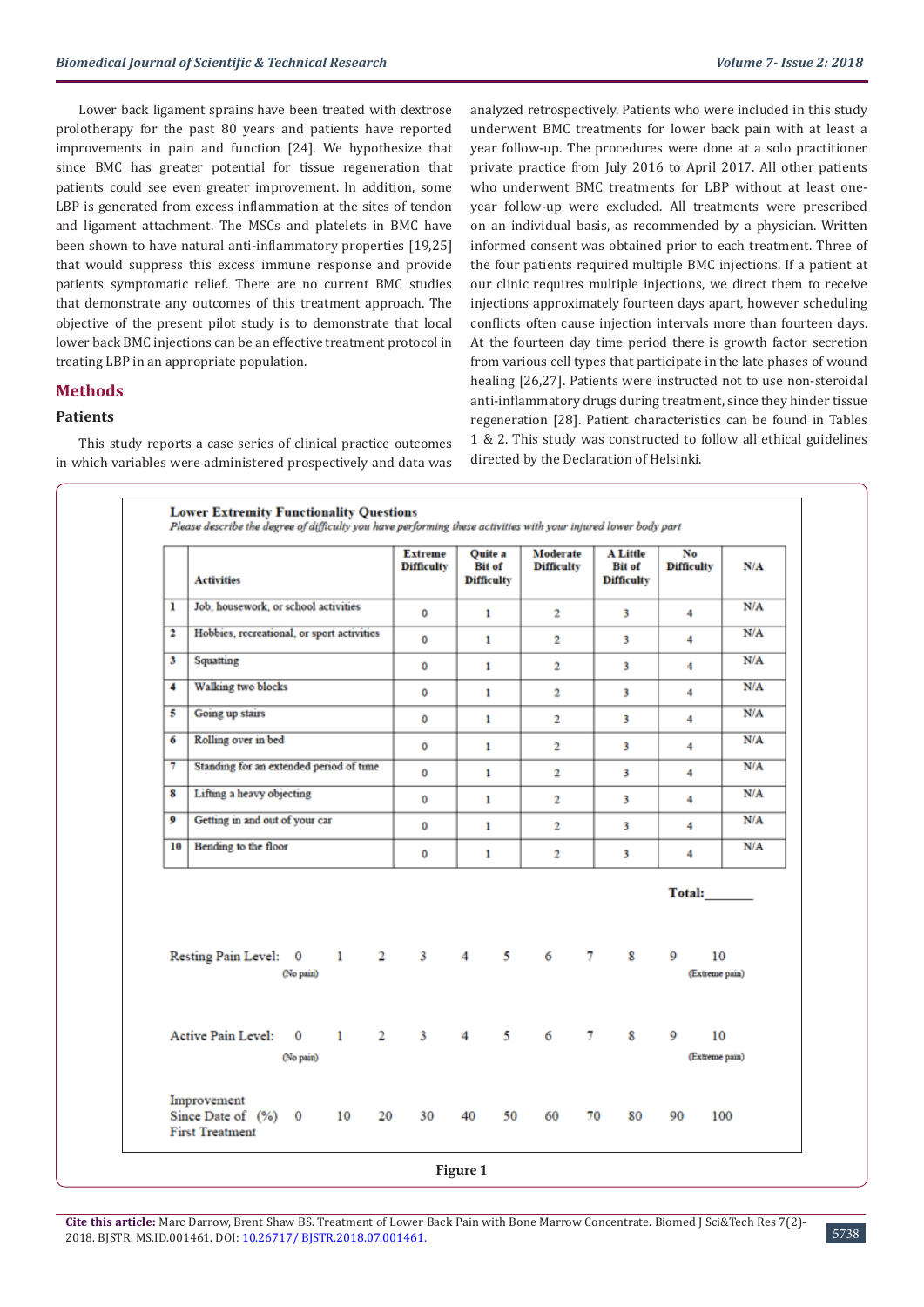| <b>Case Number</b> | <b>Sex</b> | Age | <b>BMI</b> | <b>Number of Treatments</b> | Follow up after final injection | <b>Pain Duration</b> |
|--------------------|------------|-----|------------|-----------------------------|---------------------------------|----------------------|
|                    | M          | 65  | 23.01      |                             | 1 year                          | 7 years              |
|                    | M          | 37  | 38.51      |                             | 1 vear                          | 2.5 years            |
|                    | M          | 56  | 27.37      |                             | 1.5 year                        | 2 years              |
|                    |            | 77  | 22.71      |                             | 1 year                          | 20 years             |

**Table 1:** Patient Characteristics.

#### **Procedure**

Patients were in the prone position and sterilized with 10% Povidone-Iodine on the skin above the posterior superior iliac spine (PSIS). Next, 4% Chlorhexidine Gluconate (Hibiclens) was administered with sterile gauze in a circular motion starting at the PSIS. Patients were then anesthetized with 10 cc of 1% lidocaine and 2 cc of 8.4% sodium bicarbonate, injected locally on and around the patient's posterior superior iliac spine. After sufficient local anesthesia was achieved, a fenestrated 11 gauge, 4-inch disposable needle was drilled to penetrate the PSIS and extract BMC. A 20-cc syringe prepared with 1 cc of heparin (1,000 USP Units/cc) was used to extract BMC for a total yield of 19 cc. The needle was rotated slowly to capture the maximum number of MSCs within the ilium cavity and penetrated deeper as required, thereby minimizing peripheral blood in the sample. The BMC was then spun in a centrifuge, and the upper portion without visible red cells was isolated from the centrifuged BMC. 1-cc of Ropivacaine was added to 5-cc of centrifuged BMC to ensure less post-injection stiffness. Ropivacaine has shown limited toxicity to MSCs [29]. The injection sites were sterilized with 4% Hibiclens. The spun cells were injected by the physician into the tender or painful areas along the enthesis of the insertion of the quadratus lumborum, thoracodorsal fascia, iliac crest, interspinous and supraspinous ligaments, gluteus attachments to the pelvis, sacroiliac ligaments, etc., as determined per patient's complaints and tenderness.

#### **Outcomes**

The outcomes of interest in this study were changes to resting pain and active pain (numerical pain scale [NPS]), overall improvement (percentage scale), and function (scored questionnaire). Data was collected at baseline, at two-week followup after each treatment, and at least one year after the final injection. The functionality portion of the questionnaire, which assessed degree of difficulty in performing daily activities, was based on 10 of 20 activities assessed in the Lower Extremity Functional Scale [30] but also included a "not applicable (N/A)" response option. This scale has been shown to be a reliable functionality questionnaire for LBP [31]. The NPS to assess resting and active pain used a scale of 0 (no pain) to 10 (extreme pain) [32]. Lastly, the form included a subjective measure of how much overall improvement the patient experienced following treatment on a scale of 0% to 100%.

#### **Cases**

#### **Case 1**

The first patient was a 65 year-old male with a seven-year history of lower back pain. His pain first occurred when he experienced intense cramping in his lower back while playing tennis. At one point because of difficulty walking, he went to the emergency room. The pain was most prevalent when running and sitting for extended periods of time. A radiograph of his lumbar spine demonstrated narrowing at L5-S1 and L3-L4 as well as grade I spondylolisthesis, of L5 on S1. However, after physical examination, the physician diagnosed the patient with a lumbosacral sprain.

The patient had undergone physical therapy, chiropractic adjustments, massage, and acupuncture that provided minimal pain relief. The lack of a conservative treatment had caused him to consider back surgery. His baseline characteristics were a resting pain of 2/10, an active pain of 9/10, and a functionality score of 20/40. The patient underwent 2 BMC treatments in 21 days. At short-term follow-up after the second treatment, the patient reported 60% total improvement, stating that he was in less pain and able to swim without difficulty. However, he continued to experience occasional stiffness. At the annual follow-up, patient reported a significant decrease in pain and was able to perform activities more easily. His final resting and active pain levels were 1/10. He reported 80% total overall improvement, with a functionality score of 33/40.

#### **Case 2**

The second patient was a 37-year-old male with a two and half year history of lower back pain. The patient had undergone chiropractic adjustments and massage therapy all of which provided only temporary relief. He underwent 4 Platelet-Rich Plasma (PRP) injections at another private practice, a year prior to BMC injection. The PRP injections provided no relief. It was then recommended that patient undergo surgery. Radiographic imaging of the patient's lumbar spine demonstrated disc bulges at L3-L4, L4-L5, and L5-S1, in addition to mild bilateral facet joint and ligamentum flavum hypertrophy. The pain was described as constant tightness that worsened when sitting for long periods or sleeping on his right side. After palpation of his lower back, it was clear that the pain was generated from a lumbosacral sprain. His baseline resting, and active pain were 4/10 and functionality score was 28/40. The patient underwent 2 BMC treatments in 37 days. At the short-term follow-up after treatment, the patient reported a 60% overall improvement. He experienced increased flexibility, less pain, and was able to sleep better at night. A follow up was given a year after the conclusion of treatment and the patient continued to experience 60% improvement. His resting pain was 1/10, active pain was 2/10, and functionality was 32/40.

#### **Case 3**

The third patient was a 56-year-old male who had a two-year history of lower back pain. The patient reported pain that was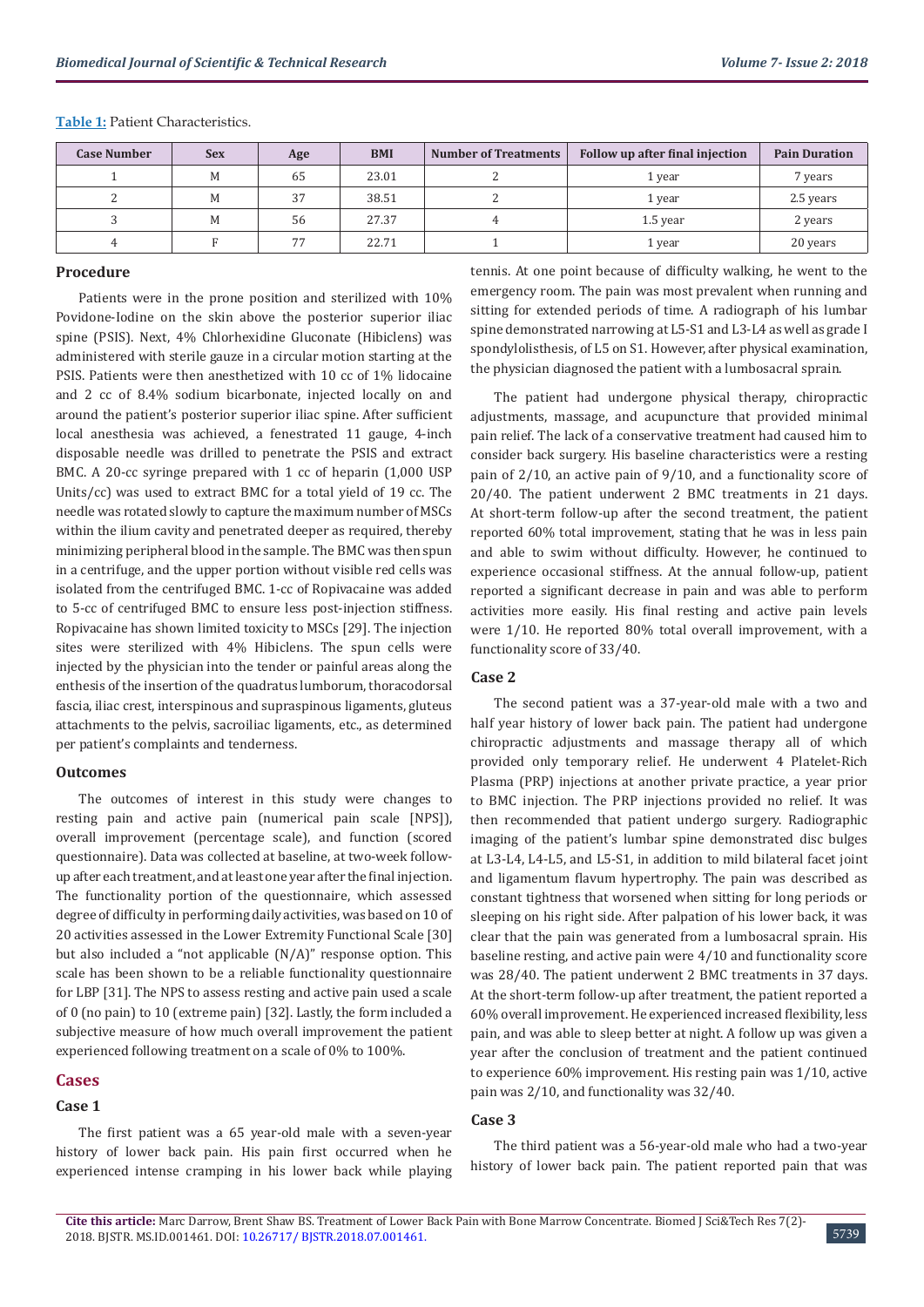most prominent when sitting or lying on his stomach. MRI of his lumbar spine demonstrated moderate L3-L4 central stenosis due to a broad based disc bulge and facet degenerative change with hypertrophy. He underwent an epidural injection, physical therapy, and massage therapy none of which provided consistent pain relief. His resting pain was 3/10, active pain was 6/10, and functionality score was 17/40 at baseline. When our physician examined his lower back, the patient was diagnosed with a lumbosacral sprain. The patient underwent four BMC treatments in a 146-day period. He experienced a minor improvement after the first treatment, reporting only dull aches with less frequency and stretching his lower back reduced the pain. After the third treatment, he reported improved ability to perform daily activities with less pain. At the short-term follow-up after the fourth treatment he experienced the most symptomatic relief, reporting a 75% total overall improvement. Another follow-up was administered approximately a year and half post-treatment, and his overall improvement increased to 90%. Additionally, his resting pain was 0/10, his active pain was 2/10, and his functionality score increased to 34/40.

**Table 2:** Patient Outcomes Scores.

## **Case 4**

The fourth patient was a 77 year-old female with a 20-year history of lower back pain, which had progressed with age. The patient wore a back brace to attempt to reduce the stiffness and pain when standing or sitting for extended periods of time. Radiographic assessment of her lumbar spine showed mild dextroscoliosis and mild narrowing of L1-L2, L3-L4 and moderately severe narrowing of L5-S1. Her baseline resting and active pain prior to treatment was 1/10 and 5/10 respectively, and a 33/40 functionality score. After physical assessment of her lower back, our physician determined her pain was generated from a lumbosacral sprain. She had one BMC treatment and at first follow up two weeks after the injections, the patient experienced no pain or stiffness and reported 90% total improvement. Approximately a year after treatment, she felt even better, and stated that she was able to perform aerobics and line dancing for an hour and a half a day with no pain. She reported infrequent stiffness, but not as severe as it was prior to treatment. Her resting and active pain were 0/10 and functionality score was 39/40.

| <b>Case Number</b> |     | <b>Resting Pain</b> |     | <b>Active Pain</b> |       | <b>Improvement Percentage</b> | <b>Functionality Score</b> |      |  |
|--------------------|-----|---------------------|-----|--------------------|-------|-------------------------------|----------------------------|------|--|
|                    | Pre | Post                | Pre | Post               | Pre   | Post                          | Pre                        | Post |  |
|                    |     |                     |     |                    | $0\%$ | 80%                           | 20                         | 33   |  |
|                    | 4   |                     |     |                    | $0\%$ | 60%                           | 28                         | 32   |  |
|                    | っ   | $\Omega$            |     |                    | 0%    | 90%                           | 17                         | 34   |  |
|                    |     | $\theta$            |     |                    | $0\%$ | 90%                           | 33                         | 39   |  |
| Average            | 2.5 | 0.5                 |     | 1.3                | $0\%$ | 80%                           | 24.5                       | 34.5 |  |

# **Discussion**

This is the first reported study treating LBP with BMC injections to the ligaments, fascia, and muscles surrounding the lumbar spine. It is promising that at one-year follow-up, 100% of patients in this study experienced a decrease in resting and active pain in addition to performing daily activities with less difficulty. All four patients experienced sustained or increased improvement at annual follow-up compared to short-term follow-up. On average, patients reported an 80% decrease in resting pain, a 78% decrease in active pain, and a 41% increase in functionality score. Additionally, patients reported a mean 80% total overall improvement following treatment. The two patients who considered surgery prior to BMC treatment no longer felt the need for it. These results provide evidence that appropriately chosen patients with LBP may find relief with BMC injections.

The second patient provides a case where previous PRP injections at a separate treatment center failed to provide pain relief, but later BMC did provide relief. BMC which contains PRP, MSCs, and other growth factors is thought to be more therapeutic than PRP alone, however there are no comparative studies for treating lower back pain using these two treatments. Yet at follow up a year post BMC treatment, the patient continued to experience symptomatic relief. It has been reported in knee and hip OA patients that PRP is less effective in more severe pathology compared to mild cases [33,34]. We hypothesize this trend is also present in

LBP, which would explain why this patient experienced no benefit from PRP alone. Additional studies are needed to investigate the full potential and limitations of BMC and PRP treatments for LBP.

All published BMC studies for the lower back have highlighted intradiscal procedures for degenerative disc disease. One of these studies reported on five patients who were injected intradiscally with expanded numbers of MSCs [20]. These patients continued to experience improvement at the four to six years follow up [20]. Additionally, none of these patients experienced any adverse effects from the procedure.

It is promising that our patients who received non-intradiscal injections, and patients who received intradiscal injections, both continued to experience improvements with no adverse effects. The safety and efficacy of these treatments warrant further supplementary studies with better methods and larger samples sizes to validate these results. Studies that include intradiscal and non-intradiscal BMC injections are also needed to determine if combining these two treatments would provide more symptomatic relief than either treatment alone.

BMC is an attractive modality to treat LBP due to its low rate of adverse effects compared to surgery. A recent analysis of the adverse effects of same day BMC treatment for the knee, hip, ankle/ foot, hand/wrist, elbow, shoulder, and spine found only 0.4% of 1589 patients experienced a serious adverse event [35]. A serious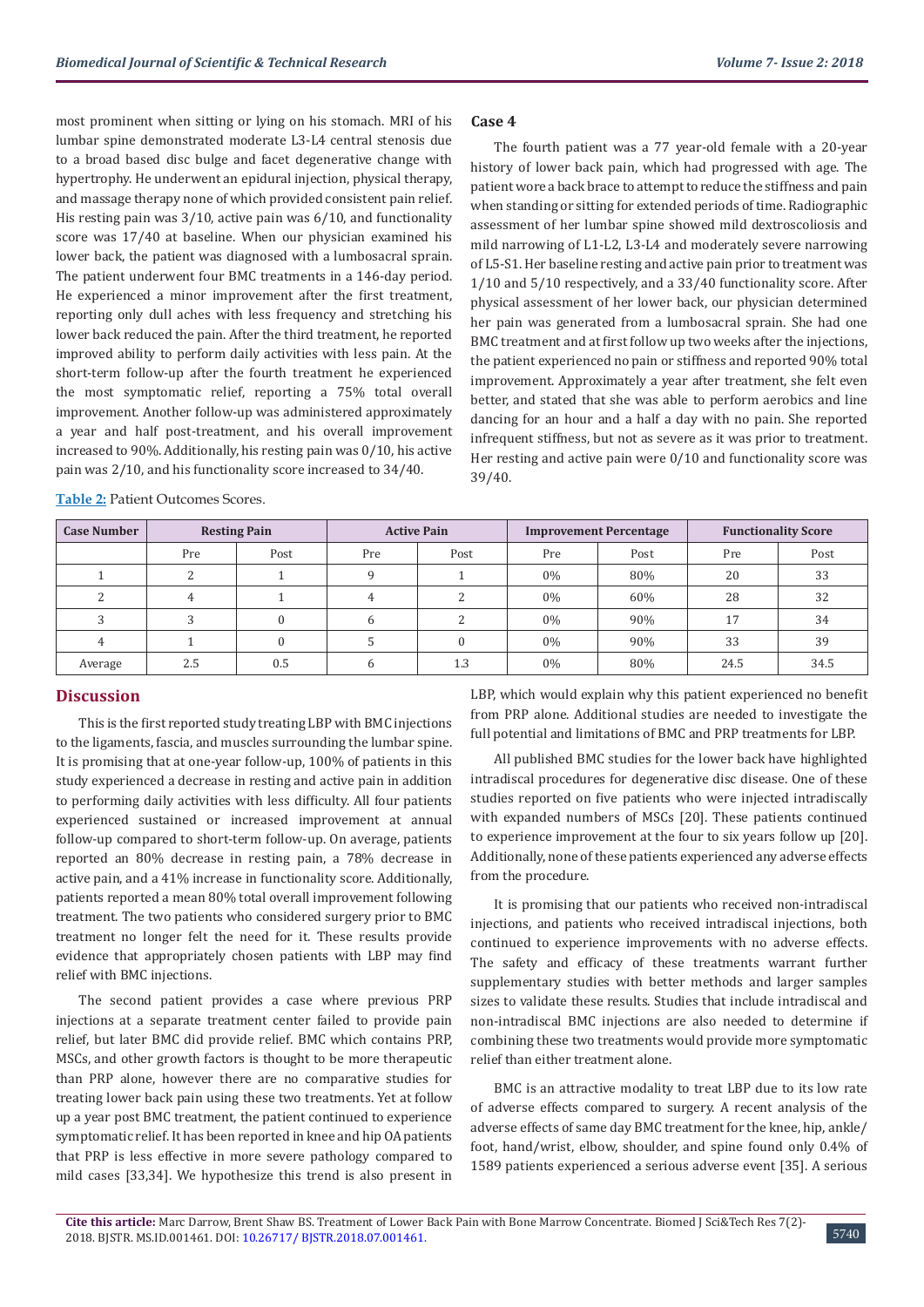adverse event was defined as "any untoward event that results in death, is life-threatening, requires inpatient hospitalization or causes prolongation of existing hospitalization, results in persistent or significant disability/incapacity, or requires intervention to prevent permanent impairment or damage [35,36]. This study stated that its reported rate of serious adverse events in this study was significantly lower when compared to those of surgery [35,37]. However injecting BMC intradiscally may bring upon unnecessary risks. Rare side effects such as neurological damage or spinal fluid leakage have been reported in patients who underwent injections via the epidural route [38]. These complications are avoided when injecting non-intradiscally, allowing patients less risk. The necessity of intradiscal injections may become obsolete by strengthening damaged or weakened ligaments through BMC injection. This would increase the stability of the spine, which would lower the frequency of discogenic abnormalities [39]. The shortcomings of this study are the small sample size, lack of control-randomization, and absence of a nucleated cell count.

The subjective nature of the variables measured may be prone to response bias. Further randomized-controlled studies with larger sample sizes are wanted to further the validity of these results.

### **Conclusion**

All patients in this study experienced decreased pain and were able to perform daily activities with less difficulty after one-year follow-up. These encouraging results warrant further studies to explore the injection of BMC to the muscles, ligaments, and fascia surrounding the lumbar spine to relieve lower back pain

#### **Disclosure**

Marc Darrow is the only physician at Darrow Stem Cell Institute, where all study procedures were performed.

#### **References**

- 1. (2001) From the Centers for Disease Control and Prevention. Prevalence of disabilities and associated health conditions among adults--United States, 1999 JAMA 285(12): 1571-1572
- 2. [Meucci RD, Fassa AG, Faria NMX \(2015\) Prevalence of chronic low back](https://www.ncbi.nlm.nih.gov/pubmed/26487293)  [pain: systematic review.](https://www.ncbi.nlm.nih.gov/pubmed/26487293) Revista de Sa*ú*de P*ú*blica 49: 1.
- 3. An HS, Jenis LG, Vaccaro AR (1999) Adult spine trauma. In Beaty JH (Eds.). Orthopaedic Knowledge Update 6. Rosemont, IL: American Academy of Orthopedic Surgeons pp. 653-671
- 4. [Hammer N, Steinke H, Lingslebe U, Bechmann I, Josten C, et al. \(2013\)](https://www.ncbi.nlm.nih.gov/pubmed/23755919)  [Ligamentous influence in pelvic load distribution. Spine J 13\(10\): 1321-](https://www.ncbi.nlm.nih.gov/pubmed/23755919) [1330.](https://www.ncbi.nlm.nih.gov/pubmed/23755919)
- 5. [Kovacs FM, Arana E \(2016\) Degenerative disease of the lumbar spine.](https://www.ncbi.nlm.nih.gov/pubmed/26872873)  [Radiologia 58\(1\): 26-34.](https://www.ncbi.nlm.nih.gov/pubmed/26872873)
- 6. [Franz EW, Bentley JN, Yee PPS, et al. \(2015\) Patient misconceptions](https://www.ncbi.nlm.nih.gov/pubmed/25723120)  [concerning lumbar spondylosis diagnosis and treatment. J Neurosurg](https://www.ncbi.nlm.nih.gov/pubmed/25723120)  [Spine 22\(5\): 496-502.](https://www.ncbi.nlm.nih.gov/pubmed/25723120)
- 7. [Emery DJ, Shojania KG, Forster AJ, Mojaverian N, Feasby TE \(2013\)](https://jamanetwork.com/journals/jamainternalmedicine/fullarticle/1672286)  [Overuse of Magnetic Resonance Imaging.](https://jamanetwork.com/journals/jamainternalmedicine/fullarticle/1672286) JAMA Intern Med 173(9): 823- [825.](https://jamanetwork.com/journals/jamainternalmedicine/fullarticle/1672286)
- 8. [Willems P \(2013\) Decision Making in Surgical Treatment of Chronic](https://www.tandfonline.com/doi/full/10.3109/17453674.2012.753565)  [Low Back Pain: The performance of prognostic tests to select patients](https://www.tandfonline.com/doi/full/10.3109/17453674.2012.753565)  [for lumbar spinal fusion. Acta](https://www.tandfonline.com/doi/full/10.3109/17453674.2012.753565) Orthop 84(49): 1-37.
- 9. [Papadakis M, Aggeliki L, Papadopoulos EC, Girardi FP \(2013\) Common](https://www.ncbi.nlm.nih.gov/pmc/articles/PMC3631953/) [surgical complications in degenerative spinal surgery. World](https://www.ncbi.nlm.nih.gov/pmc/articles/PMC3631953/) Journal of [Orthopedics 4\(2\): 62-66.](https://www.ncbi.nlm.nih.gov/pmc/articles/PMC3631953/)
- 10. [Nasser R, Yadla S, Maltenfort MG, Harrop JS, Anderson DG et al. \(2010\)](https://www.ncbi.nlm.nih.gov/pubmed/20672949) [Complications in spine surgery. J Neurosurg Spine 13\(2\): 144-157.](https://www.ncbi.nlm.nih.gov/pubmed/20672949)
- 11. [Koes BW, Schoelten RJ, Mens JMA, Bouter LM \(1995\) Efficacy of epidural](https://www.ncbi.nlm.nih.gov/pubmed/8719528) [steroid injections for low back pain and sciatica: A systematic review of](https://www.ncbi.nlm.nih.gov/pubmed/8719528) [randomized clinical trials. Pain 63\(3\): 279-288.](https://www.ncbi.nlm.nih.gov/pubmed/8719528)
- 12. [Wakitani S, Imoto K, Yamamoto T, Saito M, Murata N, et al. \(2002\)](https://www.ncbi.nlm.nih.gov/pubmed/11869080) [Human autologous culture expanded bone marrow mesenchymal cell](https://www.ncbi.nlm.nih.gov/pubmed/11869080) [transplantation for repair of cartilage defects in osteoarthritic knees.](https://www.ncbi.nlm.nih.gov/pubmed/11869080) [Osteoarthritis and Cartilage 10\(3\): 199-206.](https://www.ncbi.nlm.nih.gov/pubmed/11869080)
- 13. [Baksh D, Yao R, Tuan RS \(2007\) Comparison of proliferative and](https://www.ncbi.nlm.nih.gov/pubmed/17332507) [multilineage differentiation potential of human mesenchymal stem cells](https://www.ncbi.nlm.nih.gov/pubmed/17332507) [derived from umbilical cord and bone marrow. Stem Cells 25\(6\): 1384-](https://www.ncbi.nlm.nih.gov/pubmed/17332507) [1392.](https://www.ncbi.nlm.nih.gov/pubmed/17332507)
- 14. [Chamberlain CS, Saether EE, Aktas E, Vanderby R \(2017\) Mesenchymal](https://www.omicsonline.org/open-access/mesenchymal-stem-cell-therapy-on-tendonligament-healing.php?aid=84464) [Stem Cell Therapy on Tendon/Ligament Healing.](https://www.omicsonline.org/open-access/mesenchymal-stem-cell-therapy-on-tendonligament-healing.php?aid=84464) Journal of cytokine [biology 2\(1\):112.](https://www.omicsonline.org/open-access/mesenchymal-stem-cell-therapy-on-tendonligament-healing.php?aid=84464)
- 15. [Saether EE, Chamberlain CS, Leiferman EM, Kondratko Mittnacht JR, Li](https://europepmc.org/abstract/med/24174129) [WJ, et al. \(2014\) Enhanced Medial Collateral Ligament Healing using](https://europepmc.org/abstract/med/24174129) [Mesenchymal Stem Cells: Dosage Effects on Cellular Response and](https://europepmc.org/abstract/med/24174129) Cytokine Profile. [Stem cell reviews 10\(1\): 86-96.](https://europepmc.org/abstract/med/24174129)
- 16. [Fu Y, Karbaat L, Wu L, Leijten J, Both SK, et al. \(2017\) Trophic effects of](https://www.ncbi.nlm.nih.gov/pubmed/28490258) [mesenchymal stem cells in tissue regeneration. Tissue Eng Part B Rev](https://www.ncbi.nlm.nih.gov/pubmed/28490258) [23\(6\): 515-528.](https://www.ncbi.nlm.nih.gov/pubmed/28490258)
- 17. [Smith LR \(2014\) Influencing the secretion of myogenic factors from](https://stemcellres.biomedcentral.com/articles/10.1186/scrt485) [mesenchymal stem cells. Stem Cell](https://stemcellres.biomedcentral.com/articles/10.1186/scrt485) Res Ther 5: 96.
- 18. [De Lisio M, Jensen T, Sukiennik RA, Huntsman HD, Boppart M \(2014\)](https://stemcellres.biomedcentral.com/articles/10.1186/scrt463) [Substrate and strain alter the muscle-derived mesenchymal stem cell](https://stemcellres.biomedcentral.com/articles/10.1186/scrt463) [secretome to promote myogenesis. Stem Cell Res Ther 5: 74.](https://stemcellres.biomedcentral.com/articles/10.1186/scrt463)
- 19. [Hofer HR, Tuan RS \(2016\) Secreted trophic factors of mesenchymal stem](https://stemcellres.biomedcentral.com/articles/10.1186/s13287-016-0394-0) [cells support neurovascular and musculoskeletal therapies. Stem Cell](https://stemcellres.biomedcentral.com/articles/10.1186/s13287-016-0394-0) [Research & Therapy 7\(1\): 131.](https://stemcellres.biomedcentral.com/articles/10.1186/s13287-016-0394-0)
- 20. [Elabd C, Centeno CJ, Schultz JR, Lutz G, Ichim T, et al. \(2016\) Intra](https://www.ncbi.nlm.nih.gov/pubmed/27585696)[discal injection of autologous, hypoxic cultured bone marrow-derived](https://www.ncbi.nlm.nih.gov/pubmed/27585696) [mesenchymal stem cells in five patients with chronic lower back pain: a](https://www.ncbi.nlm.nih.gov/pubmed/27585696) [long-term safety and feasibility study. Journal of Translational Medicine](https://www.ncbi.nlm.nih.gov/pubmed/27585696) [14\(1\): 253.](https://www.ncbi.nlm.nih.gov/pubmed/27585696)
- 21. [Pettine K, Suzuki R, Sand T, Matthew Murphy \(2016\) Treatment of](https://inovomedical.ca/wp-content/uploads/2017/07/Treatment-of-discogenic-back-pain-with-autologous-bone-marrow-Kenneth-Pettine-2016.pdf) [discogenic back pain with autologous bone marrow concentrate](https://inovomedical.ca/wp-content/uploads/2017/07/Treatment-of-discogenic-back-pain-with-autologous-bone-marrow-Kenneth-Pettine-2016.pdf) [injection with minimum two-year follow-up. International Orthopaedics](https://inovomedical.ca/wp-content/uploads/2017/07/Treatment-of-discogenic-back-pain-with-autologous-bone-marrow-Kenneth-Pettine-2016.pdf) [\(SICOT\) 40: 135.](https://inovomedical.ca/wp-content/uploads/2017/07/Treatment-of-discogenic-back-pain-with-autologous-bone-marrow-Kenneth-Pettine-2016.pdf)
- 22. [Centeno C, Markle J, Dodson E \(2017\) Treatment of lumbar degenerative](https://www.ncbi.nlm.nih.gov/pubmed/28938891) [disc disease-associated radicular pain with culture-expanded autologous](https://www.ncbi.nlm.nih.gov/pubmed/28938891) [mesenchymal stem cells: a pilot study on safety and efficacy.](https://www.ncbi.nlm.nih.gov/pubmed/28938891) *Journal of*  [Translational Medicine 15: 197.](https://www.ncbi.nlm.nih.gov/pubmed/28938891)
- 23. [Chen X, Jones IA, Park C, Vangsness CT \(2017\) The Efficacy of Platelet-](file:///C:/Users/BIOWEB-46/Desktop/Pending/23-7-18/New%20folder/BJSTR-ORT-18-RA-114_W/10.1177/0363546517743746)[Rich Plasma on Tendon and Ligament Healing: A Systematic Review and](file:///C:/Users/BIOWEB-46/Desktop/Pending/23-7-18/New%20folder/BJSTR-ORT-18-RA-114_W/10.1177/0363546517743746) [Meta-analysis With Bias Assessment. Am J Sports Med 46\(8\).](file:///C:/Users/BIOWEB-46/Desktop/Pending/23-7-18/New%20folder/BJSTR-ORT-18-RA-114_W/10.1177/0363546517743746)
- 24. [Dagenais S, Yelland MJ, Del Mar C, Schoene ML \(2007\) Prolotherapy](https://www.cochrane.org/CD004059/BACK_prolotherapy-injections-for-chronic-low-back-pain) [injections for chronic low-back pain. Cochrane Database of Systematic](https://www.cochrane.org/CD004059/BACK_prolotherapy-injections-for-chronic-low-back-pain) [Reviews.](https://www.cochrane.org/CD004059/BACK_prolotherapy-injections-for-chronic-low-back-pain)
- 25. [Zhang J, Middleton KK, Fu FH, Im HJ, Wang JHC \(2013\) HGF Mediates the](http://journals.plos.org/plosone/article?id=10.1371/journal.pone.0067303) [Anti-inflammatory Effects of PRP on Injured Tendons. PLos One 8\(6\):](http://journals.plos.org/plosone/article?id=10.1371/journal.pone.0067303) [e67303.](http://journals.plos.org/plosone/article?id=10.1371/journal.pone.0067303)
- 26. [Enoch S, Price PE \(2004\) Cellular molecular and biochemical differences](http://www.worldwidewounds.com/2004/august/Enoch/Pathophysiology-Of-Healing.html) [in the pathophysiology of healing between acute wounds, chronic](http://www.worldwidewounds.com/2004/august/Enoch/Pathophysiology-Of-Healing.html) [wounds, and wounds in the aged.](http://www.worldwidewounds.com/2004/august/Enoch/Pathophysiology-Of-Healing.html) World Wide Wounds